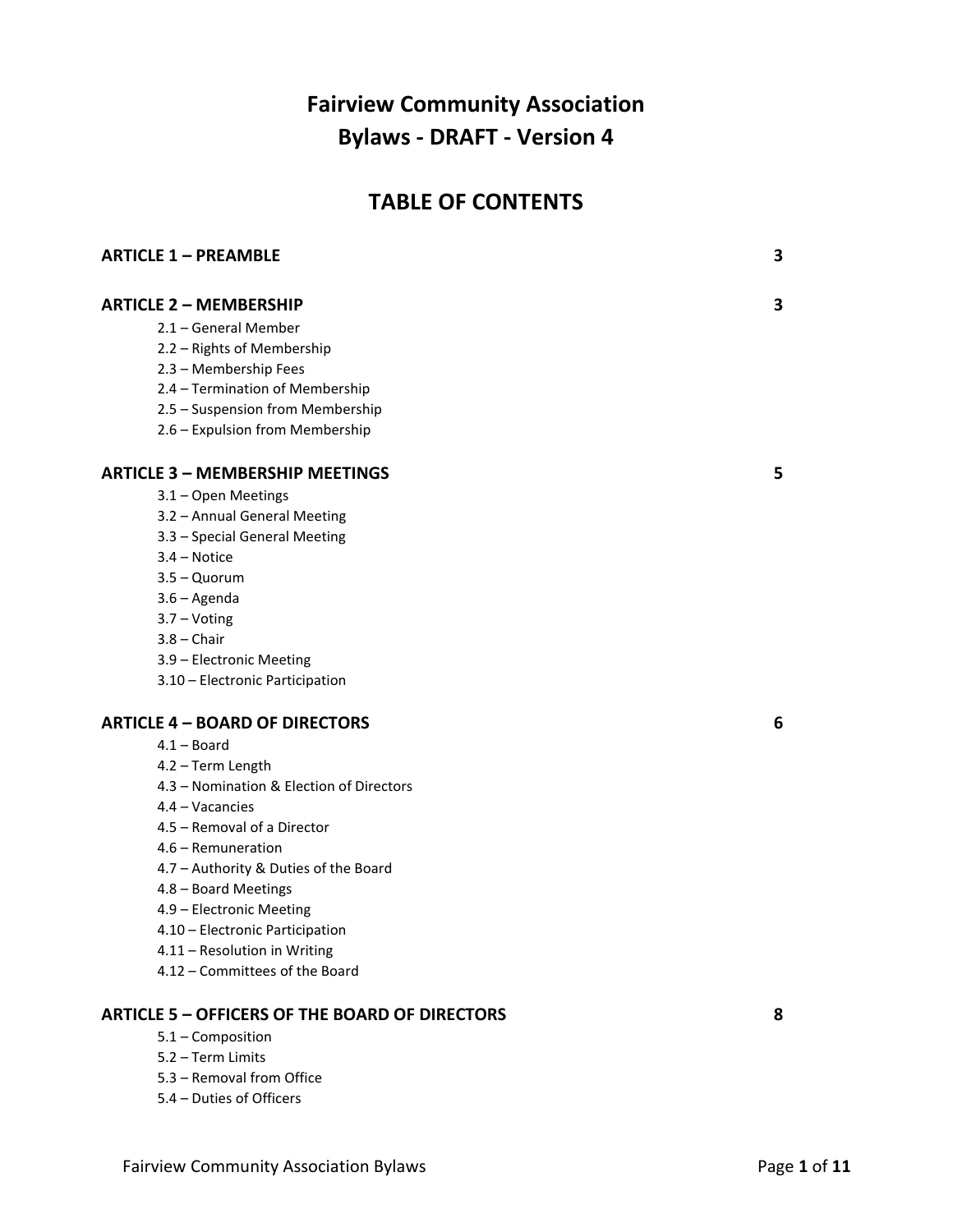| <b>ARTICLE 6 - FINANCE</b>                 | 9  |
|--------------------------------------------|----|
| 6.1 – Fiscal Year                          |    |
| 6.2 - Cheque Signing Authority             |    |
| 6.3 - Annual Budget                        |    |
| $6.4 -$ Audit                              |    |
| 6.5 - Borrowing Powers                     |    |
| <b>ARTICLE 7 - OTHER MATTERS</b>           | 10 |
| 7.1 – Seal of the Association              |    |
| 7.2 – Minutes & Records of the Association |    |
| 7.3 - Indemnity of Directors               |    |
| <b>ARTICLE 8 - AMENDMENT OF BYLAWS</b>     | 11 |
| <b>ARTICLE 9 - RULES OF ORDER</b>          | 11 |
| <b>ARTICLE 10 - DISSOLUTION</b>            | 11 |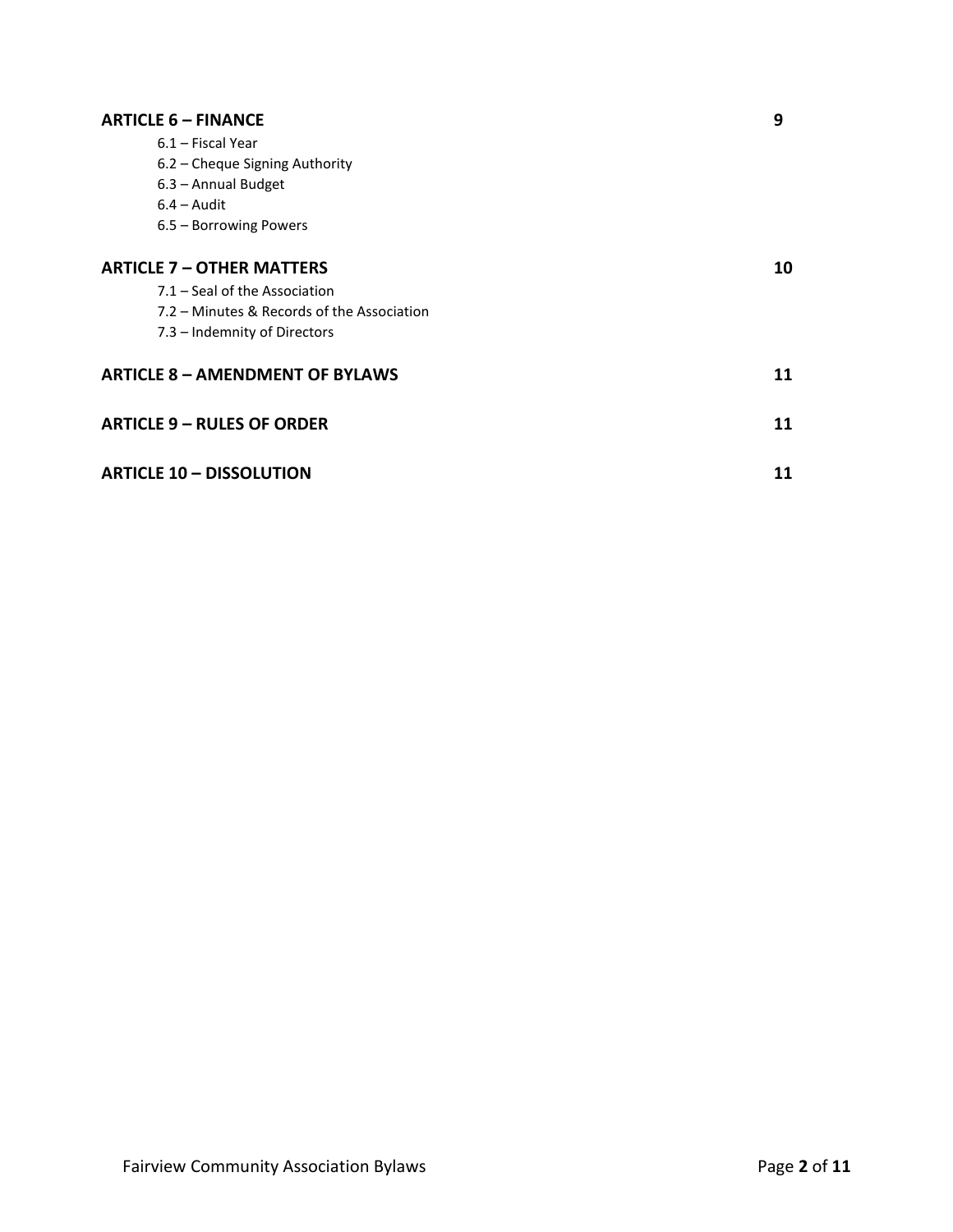#### **ARTICLE 1 - PREAMBLE**

- 1.1 The society known as The Fairview Community Association of Calgary, hereinafter referred to as the Association, is incorporated under the Societies Act of the Province of Alberta.
- 1.2 The boundaries of the Association as specified by the City of Calgary are:

Glenmore Trail – North Bow River – East Heritage Drive – South MacLeod Trail – West

1.3 This document is the general Bylaws for the Association, and will regulate the business and affairs of the Association.

## **ARTICLE 2 - MEMBERSHIP**

- 2.1 **General Member.** Membership in the Fairview Community Association is open to all adults who reside within the established boundaries of the Association and who support, in general, the Object(s) of the Association.
- 2.2 **Rights of Membership**. All members in good standing have the right to attend and vote at general meetings of the Association and have the right to serve as Directors.
- 2.3 **Membership Fees**. The amount for annual membership fees will be determined by the Members of the Association. Membership is for the period of March 1 of any given year until the last day of February of the following year. Membership fees must be paid in full for membership rights to be activated.
- 2.4 **Termination of Membership**. All memberships terminate on the last day of February each year. A member may terminate their membership at any time in writing to the Association. Membership terminates when a member no longer resides within the established boundaries of the Association. There is no reimbursement in whole or in part for terminated memberships.

## 2.5 **Suspension from Membership**

- 2.5.1 The Board may, at a regular or special Board meeting, suspend a Member's membership for not more than three months if the Member has:
	- a. failed to abide by the Association Bylaws.
	- b. has disrupted meetings or functions of the Association.

c. has done or failed to do anything judged to be harmful to the Association.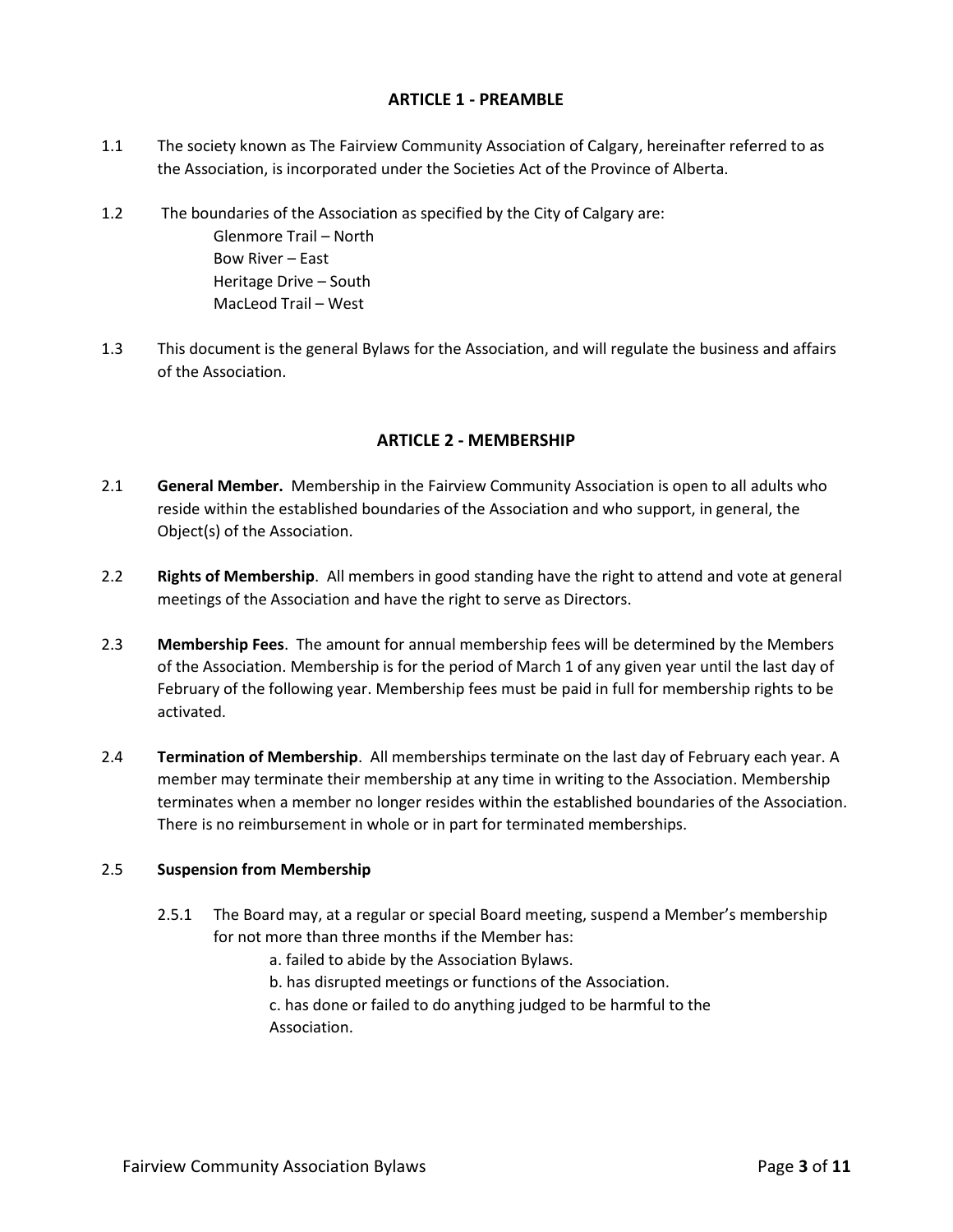- 2.5.2 The affected Member will be notified in writing, a minimum of 14 days before the meeting, of the Board's intention to consider the suspension of the Member. The notice will state the reason why suspension is being considered and the location and time of the meeting.
- 2.5.3 At the meeting where the suspension is considered, the Member will have the opportunity to speak to the matters outlined in the letter and may bring one person with them to assist. This person will also be allowed to speak to the matter. The Board reserves the right to set the order of speaking and time limits for discussion. The Board reserves the right to exclude the Member (and person assisting) for any parts of the discussion and/or voting on the matter. The decision to suspend and the length of the suspension will be decided by majority vote of the Board.
- 2.5.4 There will be no reimbursement of fees previously paid by any suspended member.

#### 2.6 **Expulsion from Membership**

- 2.6.1 The Association may, at a Special General Meeting called for that purpose, expel a Member from the Association if the Member has:
	- a. failed to abide by the Association Bylaws.
	- b. has disrupted meetings or functions of the Association.
	- c. has done or failed to do anything judged to be harmful to the Association.
- 2.6.2 The affected Member will be notified in writing, a minimum of 14 days before the Special General Meeting, of the Association's intention to consider the expulsion of the Member. The notice will state the reason why expulsion is being considered and the location and time of the meeting.
- 2.6.3 At the meeting where the expulsion is considered, the Member will have the opportunity to speak to the matters outlined in the letter and may bring one person with them to assist. This person will also be allowed to speak to the matter. The Association reserves the right to set the order of speaking and time limits for discussion. The Association reserves the right to exclude the Member (and person assisting) for any parts of the discussion and/or voting on the matter. The decision to expel the member will be decided by majority vote of the Association.
- 2.6.4 There will be no reimbursement of fees previously paid by any expelled member.
- 2.6.5 While expulsion from the Membership is permanent, any member who has been expelled may, upon written application for reinstatement to the Association, be reinstated by a majority vote at any General Meeting where the reinstatement is included on the agenda.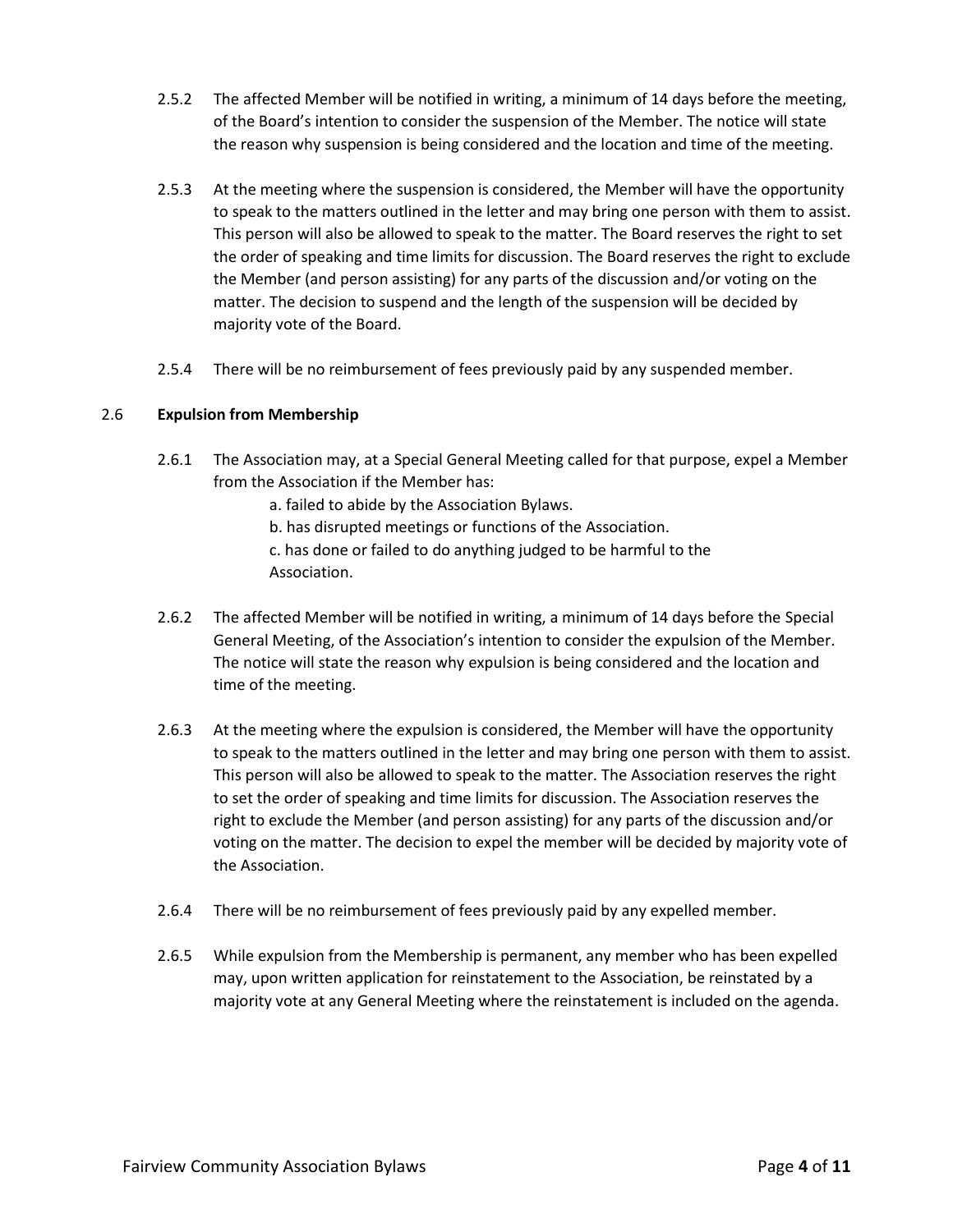#### **ARTICLE 3 - MEMBERSHIP MEETINGS**

- 3.1 **Open Meetings**. All Annual and Special General Meetings of the Association will be open to the public, except that all or part of any meeting may be closed to the public by majority vote of the members present.
- 3.2 **Annual General Meeting**. The Board will call an Annual General Meeting (AGM) each calendar year to take place in the month of May or June. The business of this meeting will typically include reports of the Board, presentation of the audited financial statements, appointment of the auditors for the upcoming fiscal year, election of Directors, and any other business of the Association. The presentation of the audited financial statements and reports of the Board will take place prior to the election of Directors. Members may request in writing for an item of business to be added to the AGM agenda provided that notice is given by March 31 of the AGM year.
- 3.3 **Special General Meeting**. A Special General Meeting of the members may be called by the Board of Directors as needed, or by the Members through providing the Board with a letter signed by not less than 10% of the current Membership stating the reason(s) for the meeting. The letter must provide enough detail to inform the Board of the motion(s) that will be made at the meeting. If the proposed action(s) are in order, the Board will convene a Special General Meeting no later than 45 days after receipt of the letter.
- 3.4 **Notice**. Notice of at least 21 days will be given for the Annual General Meeting and at least 7 days in advance for a Special General Meeting. Notice will be given by posting the meeting information on the Association website and by sending it either to the Member's last known electronic or physical mail address. No error or omission in providing notice will invalidate the meeting or make void any of the proceedings of the meeting.
- 3.5 **Quorum**. The quorum for any General Meeting of the Membership will be 12 members of the Association, two of which must be Executive Officers. If vacancies in the Executive exist so that there are not two executive Directors, this latter condition is waived.

If quorum has not been reached within thirty minutes of the meeting start time, the meeting will come to order and adjourn to the same time one week later. The location of the adjourned meeting will be determined by the Board. Notice of the adjourned meeting will be sent directly to the last known email address of the members within 48 hours after the adjournment of the initial meeting.

If there is no quorum at the adjourned meeting within thirty minutes of the meeting start time those members present will be deemed a legal quorum and the meeting will proceed.

- 3.6 **Agenda.** The agenda for any General Meeting will be sent out with the notice of the meeting. Only the matters as set out in the meeting agenda will be considered at any meeting. The exact wording of resolutions (other than Special Resolutions) does not need to be provided in the agenda.
- 3.7 **Voting**. Every member of the Association has one vote on every resolution or matter that is voted on. The Chair of the meeting may only vote if the vote is by secret ballot or if their vote will change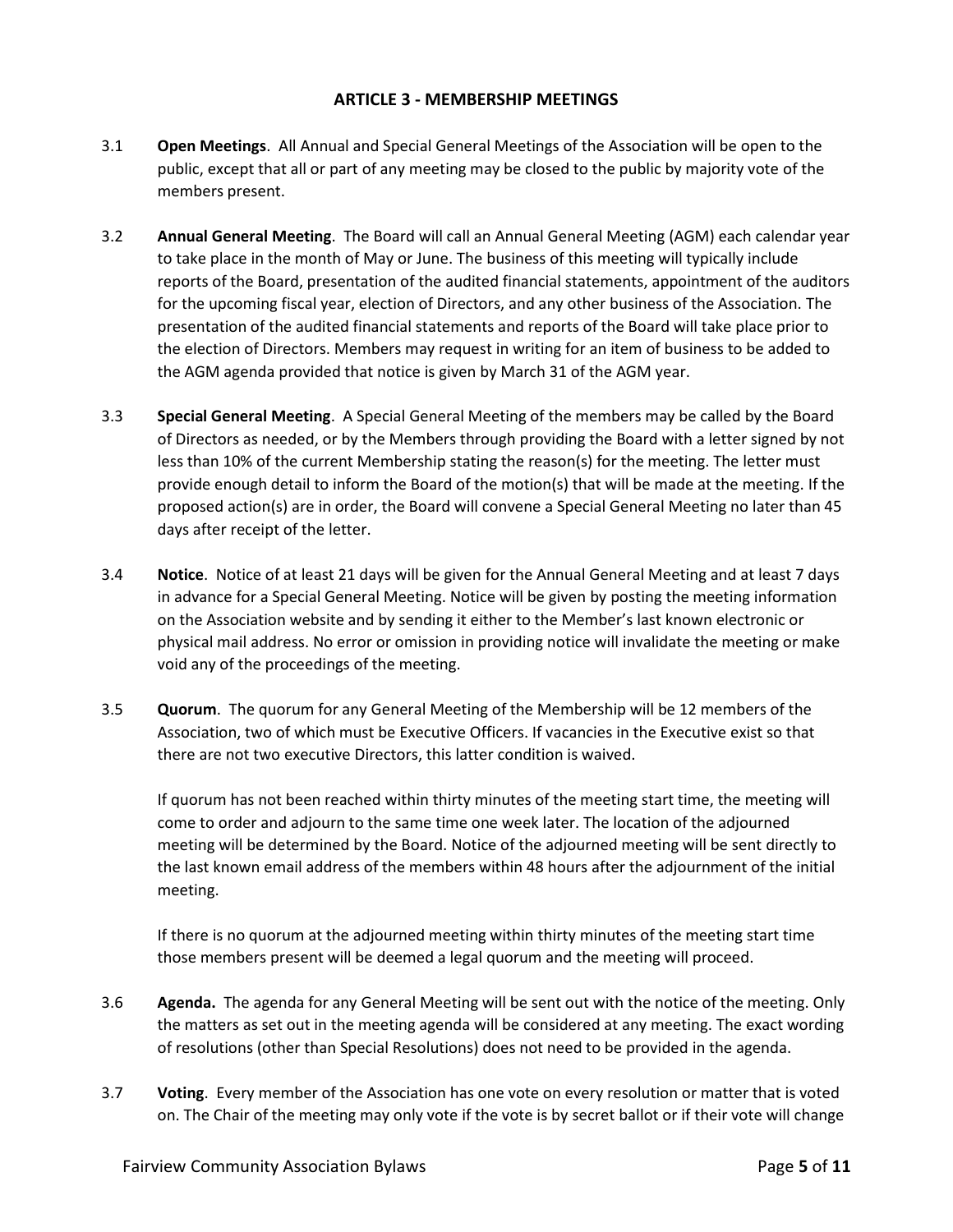the decision of a non-secret ballot vote. In this case, the Chair is not obligated to do so. Unless otherwise agreed upon, votes will be by show of hands. Voting by proxy is not permitted.

- 3.8 **Chair.** The President of the Association will normally chair all meetings of the members and in the absence or unwillingness of the Chair to preside the following in order will chair the meeting; First Vice-president, Second Vice-president, Secretary and Treasurer. If none of these are available or willing to chair the meeting the members will appoint another member to serve as chair. The Board reserves the right to appoint a non-member, trained in meeting rules and governance, to preside at any General Meeting of the members.
- 3.9 **Electronic Meeting**. The Board may choose to hold any General Meeting by electronic means provided that all meeting participants are able to hear each other simultaneously. Members are responsible to ensure they have adequate technology and connection to participate in the meeting.
- 3.10 **Electronic Participation** The Board may allow electronic participation of Members at a General Meeting that is being held at a physical location. If allowed to participate electronically, these Members are considered to be present at the meeting and are part of the meeting quorum and may take part fully in the meeting. Members are responsible to ensure they have adequate technology and connection to participate in the meeting.

## **ARTICLE 4 - BOARD OF DIRECTORS**

- 4.1 **Board**. The Board of Directors (the Board) will consist of not less than five members and not more than 15 members. If less than five members are elected at the AGM, those elected will be considered the legal Board of the Association. A Director must be a member of the Association and may not be an employee of the Association.
- 4.2 **Term Length**. Members elected to the Board of Directors will serve until the next Annual General Meeting. An elected Director's term and duties begin after the adjournment of the meeting in which they were elected.

## 4.3 **Nomination & Election of Directors**.

All nominations for the Board will be made from the floor of the AGM. A member does not need to be present at the meeting to let their name stand for nomination provided they have indicated in writing their willingness to do so prior to the meeting. Self nomination is permitted.

After nominations have closed, the membership will vote by ballot. Members may vote for as many members as they wish up to the maximum number of positions available. Members fill their ballot by writing in the names of each member they are voting for on their ballot. Only names that were nominated may be written in.

If the number of persons nominated is greater than the total number of positions available, those who received the most votes in order and who received a majority of votes are elected to the Board. If there is a tie for the final position (s) another ballot vote is taken with all candidates not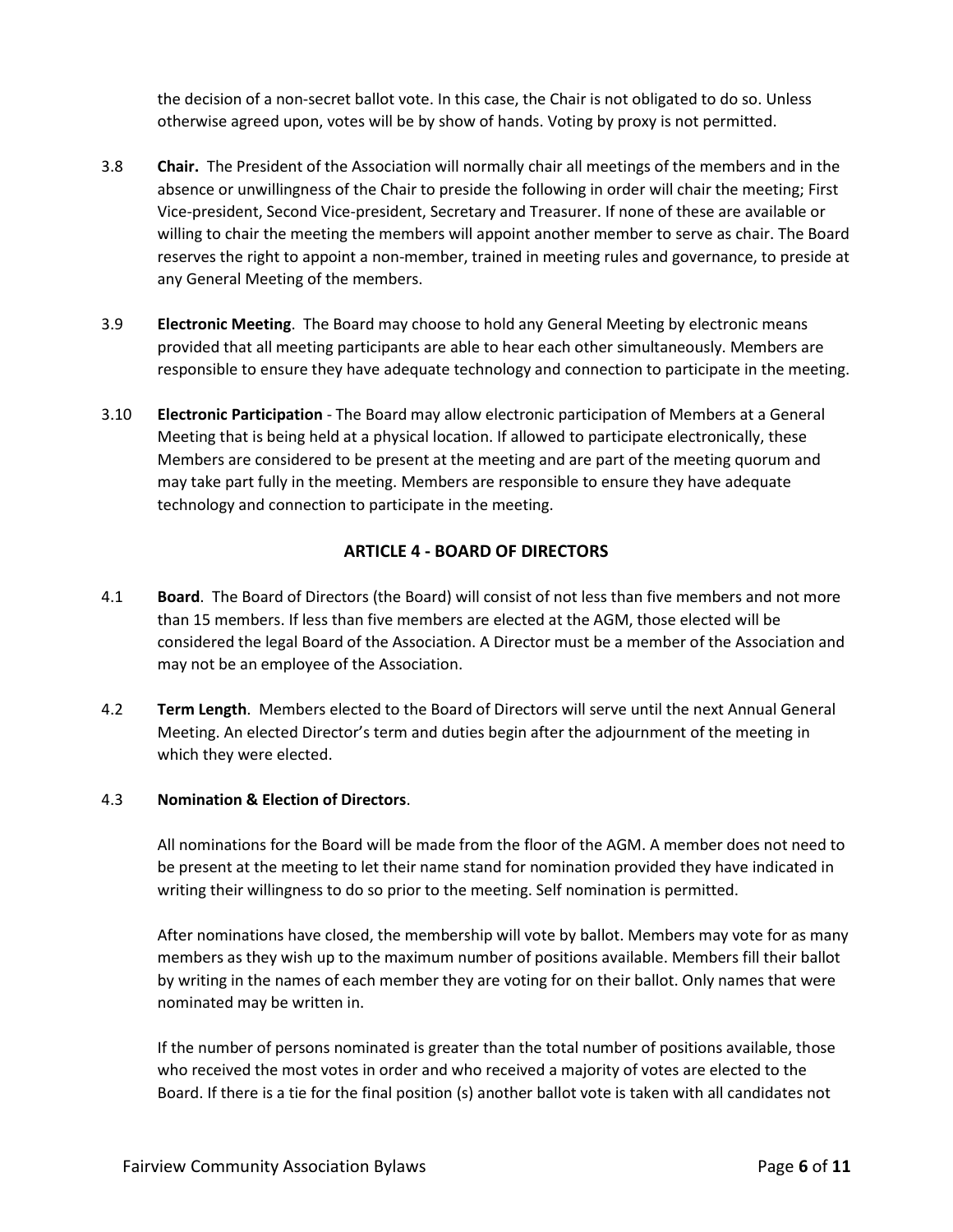elected remaining eligible on the ballot. The persons receiving the most votes and who received a majority of votes are elected to the Board up to the maximum number of positions available.

If the number of persons nominated is less then the total number of positions available, all those who received a majority of votes are elected to the Board. Those receiving less than a majority of votes are not elected to the Board. There is no subsequent balloting in this case.

- 4.4 **Vacancies**. The Board may appoint Members to the Board of Directors (within the maximum limit in Section 4.1) at any Board meeting during the year. These appointed Directors serve until the elections of the next AGM.
- 4.5 **Removal of a Director**. A Director will be automatically removed from office who resigns by giving notice in writing.

Directors may be removed by the Membership by majority vote at a Special General Meeting called for that purpose:

a) who fails to act in concert with the Objects of the Association, goals and resolutions of the Board; OR

b) whose conduct is determined to be improper, unbecoming or likely to discredit or endanger the interest or reputation of the Association; OR

c) who willfully breaches the Bylaws or Policy and Procedures of the Association.

The Board will have the power by two-thirds (2/3) majority of the votes cast by the Directors present to remove any Director from office:

a) who fails to act in concert with the Objects of the Association, goals and resolutions of the Board; OR

b) whose conduct is determined to be improper, unbecoming or likely to discredit or endanger the interest or reputation of the Association; OR

c) who willfully breaches the Bylaws or Policy and Procedures of the Association.

Any Director removed from the Board (by the Membership or the Board) will not be eligible to stand for election or appointment for a period of two (2) years from date of removal.

- 4.6 **Remuneration**. Members of the Board will serve without remuneration. A Director may be reimbursed for Board authorized expenditures.
- 4.7 **Authority & Duties of the Board**. The Board of Directors governs and manages the affairs of the Association. The powers and duties of the Board include but are not limited to:
	- a. promoting the objects of and membership in the Association.
	- b. maintaining and protecting the Association's assets and property.
	- c. approving an annual budget.
	- d. paying all operating and management expenses.
	- e. making policies and procedures for the operations of the Association.
	- f. approving all contracts for the Association.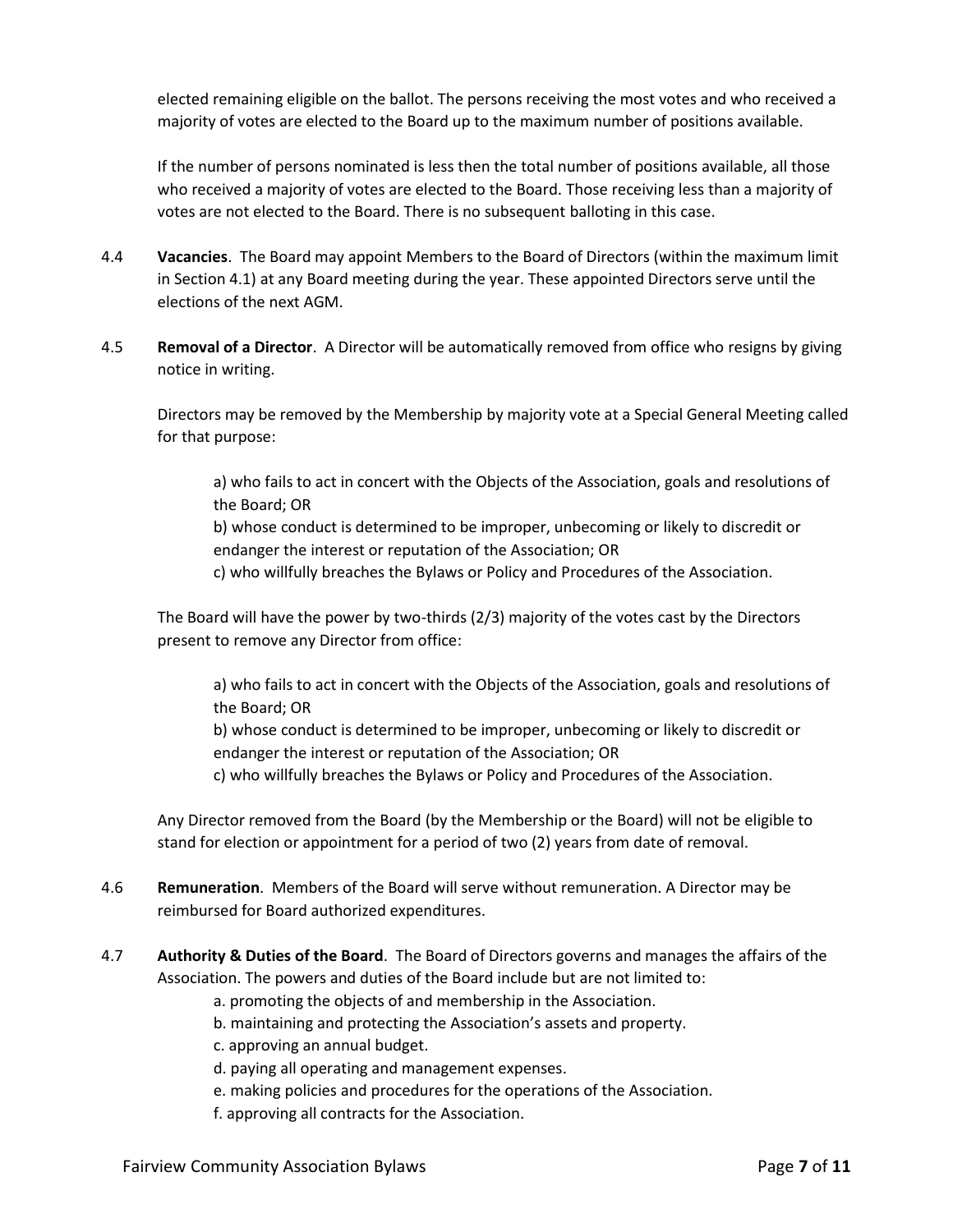g. maintaining all accounts and financial records of the Association.

- 4.8 **Board Meetings**. The Board of Directors will meet at least six times per year. The dates and locations of the meetings will be determined by the Board. Additional meetings of the Board may be called by the President or by more than half of the Directors, provided in either case that at least three days notice is provided to each Director. The notice period can be waived if all Directors agree to do so. Quorum at any Board meeting will be a majority of Directors.
- 4.9 **Electronic Meeting**. The Board may choose to hold any board meeting by electronic means provided that all meeting participants are able to hear each other simultaneously. Members are responsible to ensure they have adequate technology and connection to participate in the meeting.
- 4.10 **Electronic Participation**. The Board may allow electronic participation of Board Members at a Board Meeting that is being held at a physical location. If allowed to participate electronically, these Board Members are considered to be present at the meeting and are part of the meeting quorum and may take part fully in the meeting. Members are responsible to ensure they have adequate technology and connection to participate in the meeting.
- 4.11 **Resolution in Writing**. A resolution in writing signed by all of the Directors will be valid and effectual as if it had been passed at a Board meeting.
- 4.12 **Committees of the Board**. The Board may establish permanent or temporary committees to assist in the work of the Association as needed.

## **ARTICLE 5 - OFFICERS OF THE BOARD OF DIRECTORS**

- 5.1 **Composition.** The Officers of the Board are the President, Vice-President, Second Vice President, Secretary, and Treasurer. The positions of Secretary or Treasurer may be added to the role of the Second Vice President (e.g. one person serves as VP2/Treasurer). The Board of Directors, at the first meeting after the AGM, will elect Directors to each of these positions. The Board may fill vacancies in these positions at any meeting of the Board. No two or more persons who are legally related may serve as Officers at any given time.
- 5.2 **Term Limits.** No member may serve more than three consecutive full years in any one position of the Board.
- 5.3 **Removal from Office**. The Board may remove an Officer from an Officer position by majority vote at a Board meeting. This decision does not remove the Member from the Board of Directors.

#### 5.4 **Duties of the Officers**.

The President will:

- 1. be responsible for the general supervision of the Association.
- 2. normally preside at all meetings of the Association and the Board.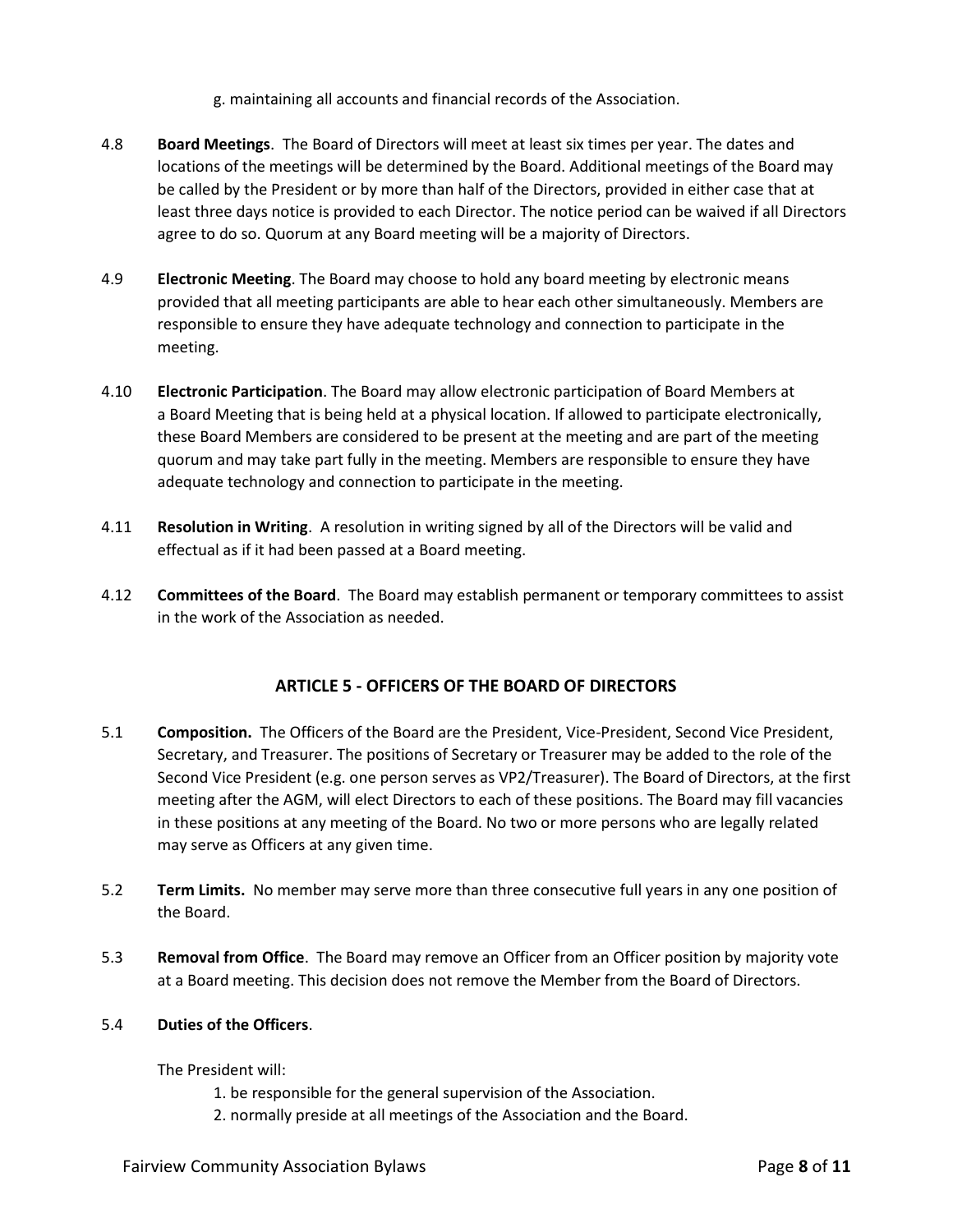3. act as the spokesperson for the Association or designate someone else to do so from time to time.

4. be the principal signing authority on all documents and correspondence.

5. be an ex-officio member of all Committees of the Board.

The First Vice-President will:

1. assist the President with their duties and normally preside at all meetings of the Association and the Board in the absence of the President.

The Second Vice-President will:

1. assist the President and the First Vice-President with their duties and normally preside at all meetings of the Association and the Board in the absence of the President and the First Vice-President.

The Secretary will:

1. maintain minutes of all meetings of the Association and Board.

2. oversee all correspondence of the Association under the direction of the Board.

3. ensure a record of names and contact information of all Members is kept and cause all notices of various meetings to be sent as required.

The Treasurer will:

1. ensure that all monies paid to the Association are deposited in a financial institution as chosen by the Board.

2. provide a monthly report of the Association's bank accounts and operational costs and be able to advise the Board at any time of the financial position of the Association.

3. ensure that an audited financial statement is prepared by the appointed auditors and presented at the Annual General meeting.

## All Executive Officers will:

1. be a designated signing authority on all bank accounts of the Association.

2. carry out other duties as assigned by the Board.

## **ARTICLE 6 - FINANCE**

- 6.1 **Fiscal Year**. The fiscal year end date is the last day of February each year.
- 6.2 **Cheque Signing Authority**. The Officers are the signing authorities on the Association bank accounts. Two signatures are required on all cheques. A cheque payable to an Officer will not be signed by that same person.
- 6.3 **Annual Budget**. The Board will approve an annual budget for each fiscal year. Expenditures that vary more than 5% from the agreed upon budgeted amount must be approved by the Board. Adjustments to the Budget may be made at any time of the year by Board resolution.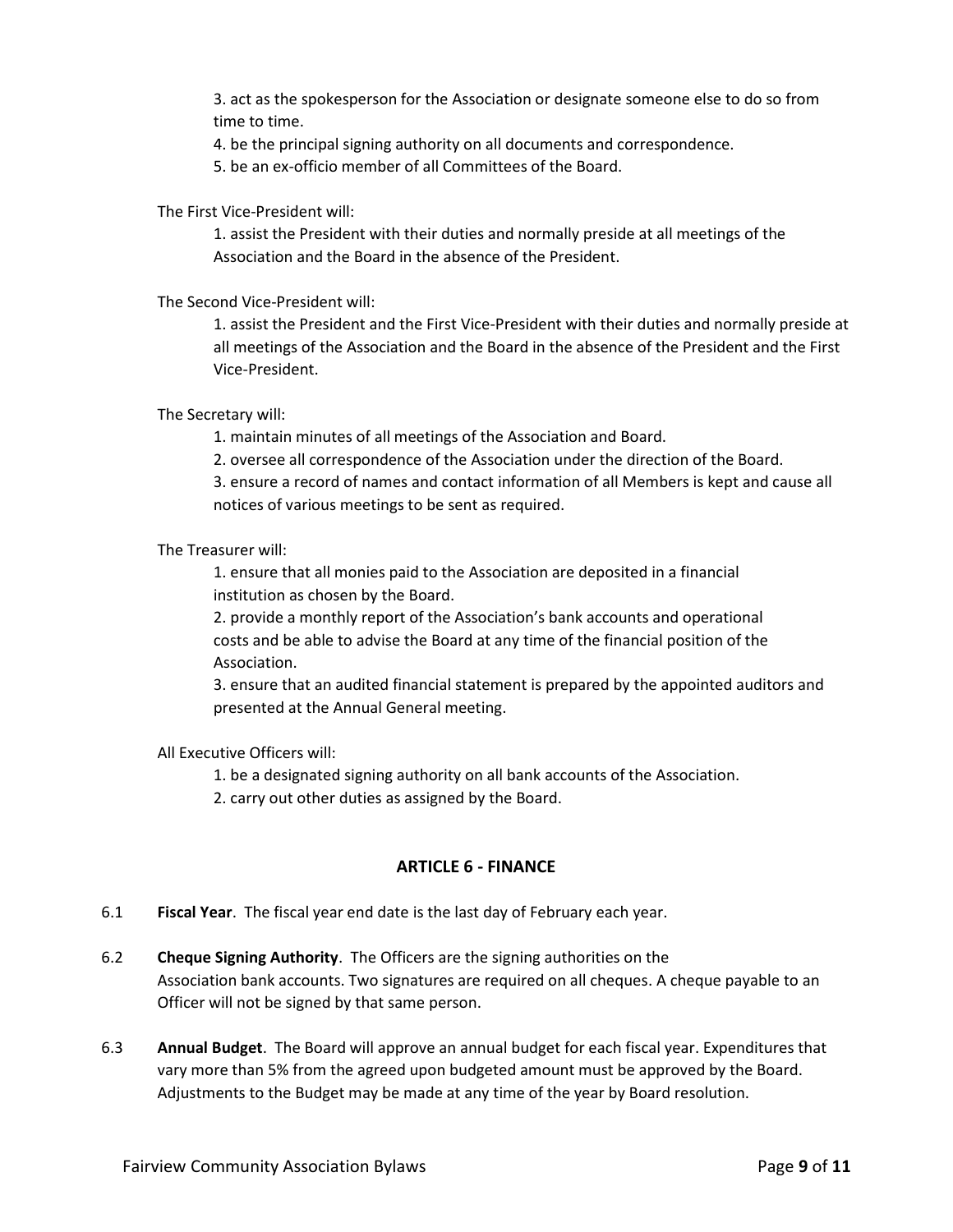- 6.4 **Audit**. The accounts of the Association will be audited annually by the appointed auditors and a complete financial statement prepared by them for presentation at the Annual General Meeting.
- 6.5 **Borrowing Powers**. For the purpose of carrying out its Objects, the Association may borrow and secure payment of monies, not in excess of five thousand (\$5000.00) dollars without the requirement of a Special Resolution of the membership.

#### **ARTICLE 7 - OTHER MATTERS**

- 7.1 **Seal of the Association**. The Seal of the Association, wherever used, will be authenticated by the President and Secretary. From time to time, the Board may authorize the ceremonial use of the Seal and may authorize other Officers to use the Seal.
- 7.2 **Minutes & Records of the Association**. The Board of Directors will maintain and have charge of the minutes, financial records and other records of the Association. These records of the Association may be inspected by any Member of the Association at the Registered Office of the Association or other location as agreed upon. Any Member wishing to inspect these records must give reasonable notice and arrange a time satisfactory to the Board of Directors. All records of the Association are open for inspection except for records that the Board designates as confidential. Each Member of the Board will at all times have access to all records of the Association.

#### 7.3 **Indemnity of Directors**

7.3.1 Each Director of the Association will be deemed to have assumed office on the express understanding, agreement and condition that each Director, former Director and any person acting as a designated representative and the respective heirs, executors, administrators and estate of each such person will from time to time and at all times be indemnified and saved harmless by the Association from and against:

> a) all costs, charges and expenses whatsoever which such person sustains or incurs in or about any action, suit or proceeding that is brought, commenced or prosecuted against that person for or in respect of any act, omission, decision or matter whatsoever in or about the performance of that person's duties; and

b) all other related costs, charges and expenses in respect to any such act, omission, decision or matter, including, without limitation, reasonable legal costs on a solicitor and its own client basis.

However, the indemnification granted in this Clause will not apply insofar as the act, omission, decision, matter or those costs, charges or expenses pertains or results from the fraud, dishonesty, or bad faith of that person. The Board will acquire and maintain such insurance coverage as the Board reasonably regards as appropriate to enable the Association to fulfill the responsibilities set forth in the Clause.